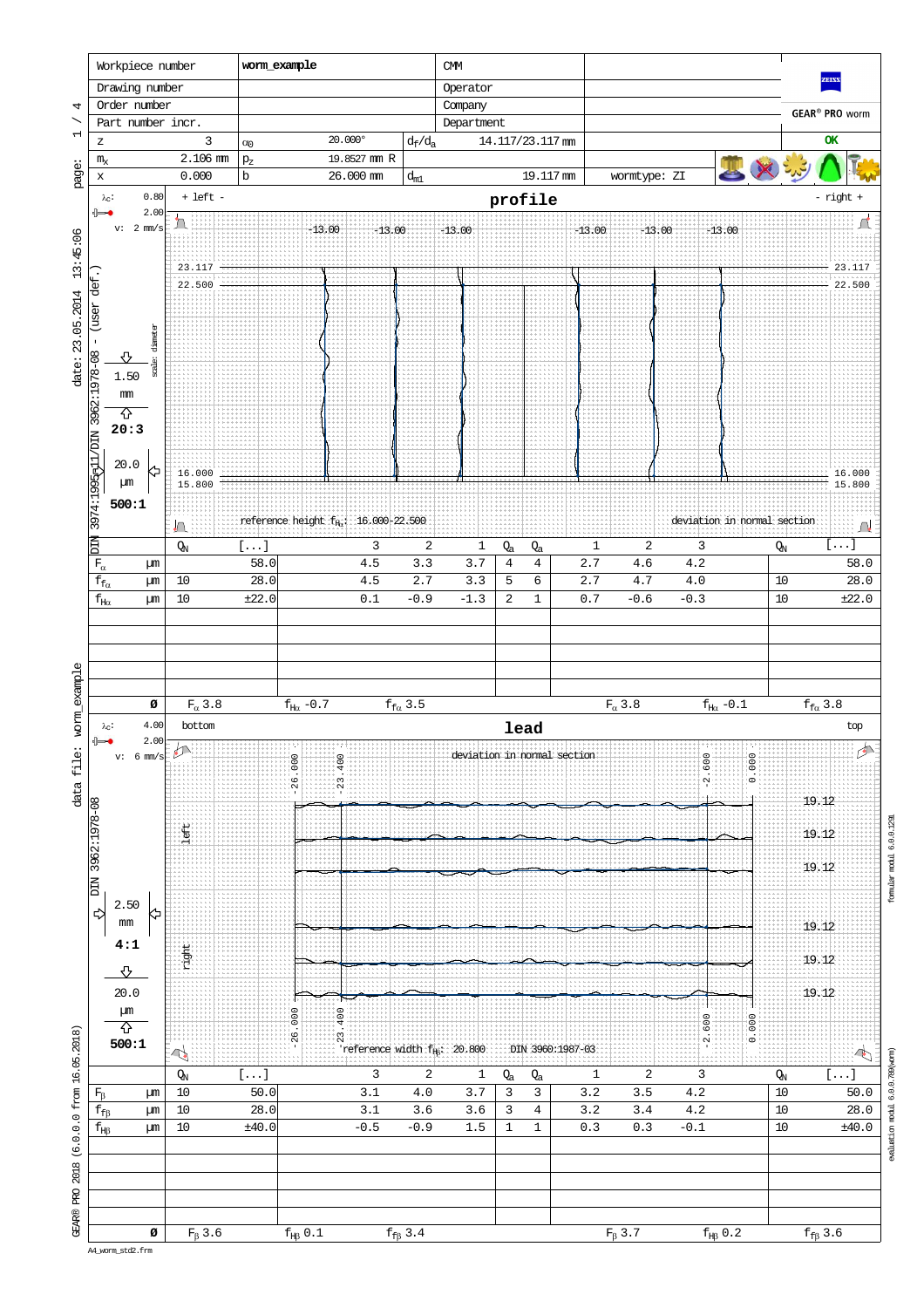![](_page_1_Figure_0.jpeg)

evaluation modul 6.0.0.789(worm)

A4\_worm\_std2.frm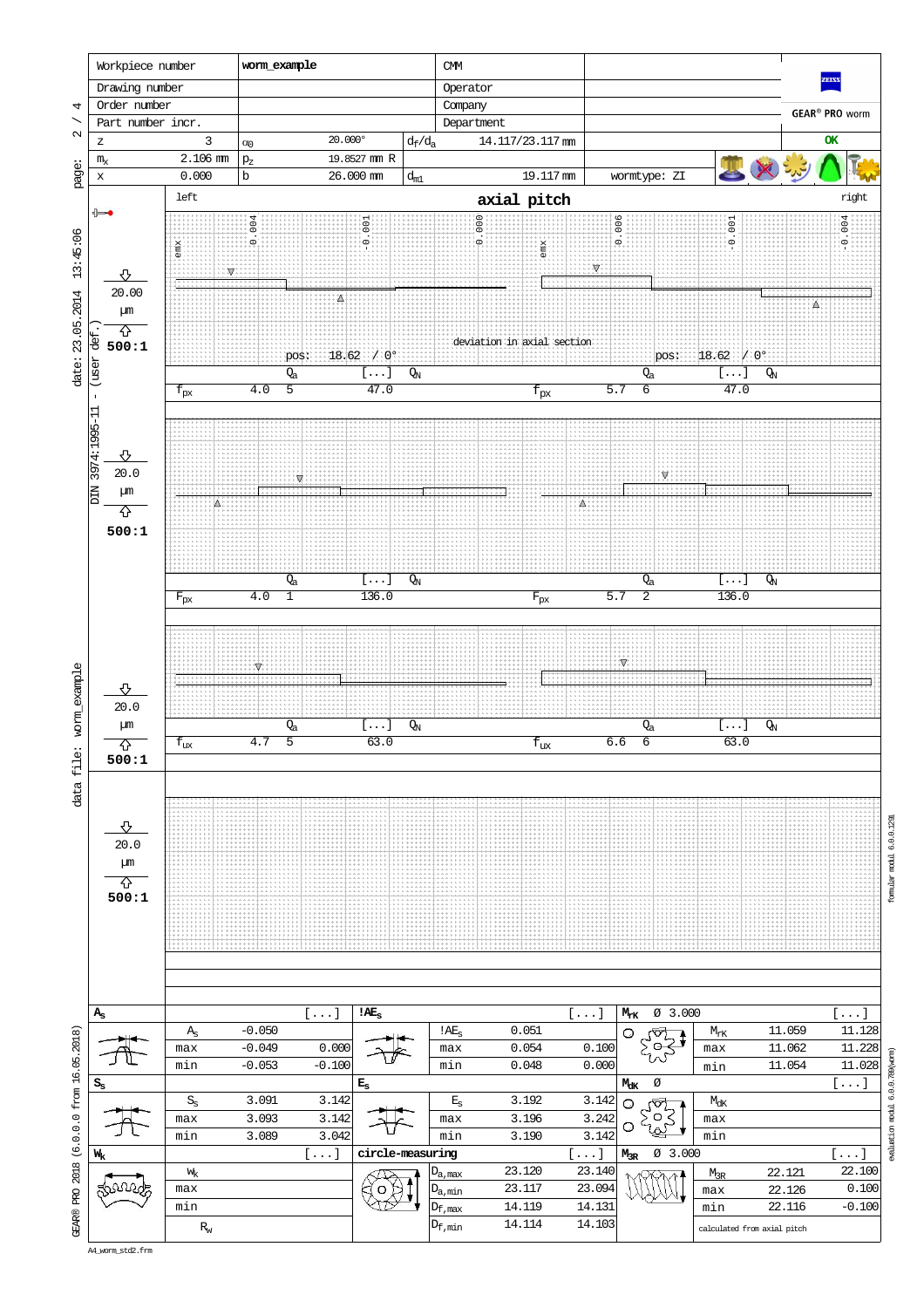![](_page_2_Figure_0.jpeg)

formular modul 6.0.0.1291

evaluation modul 6.0.0.789(worm)